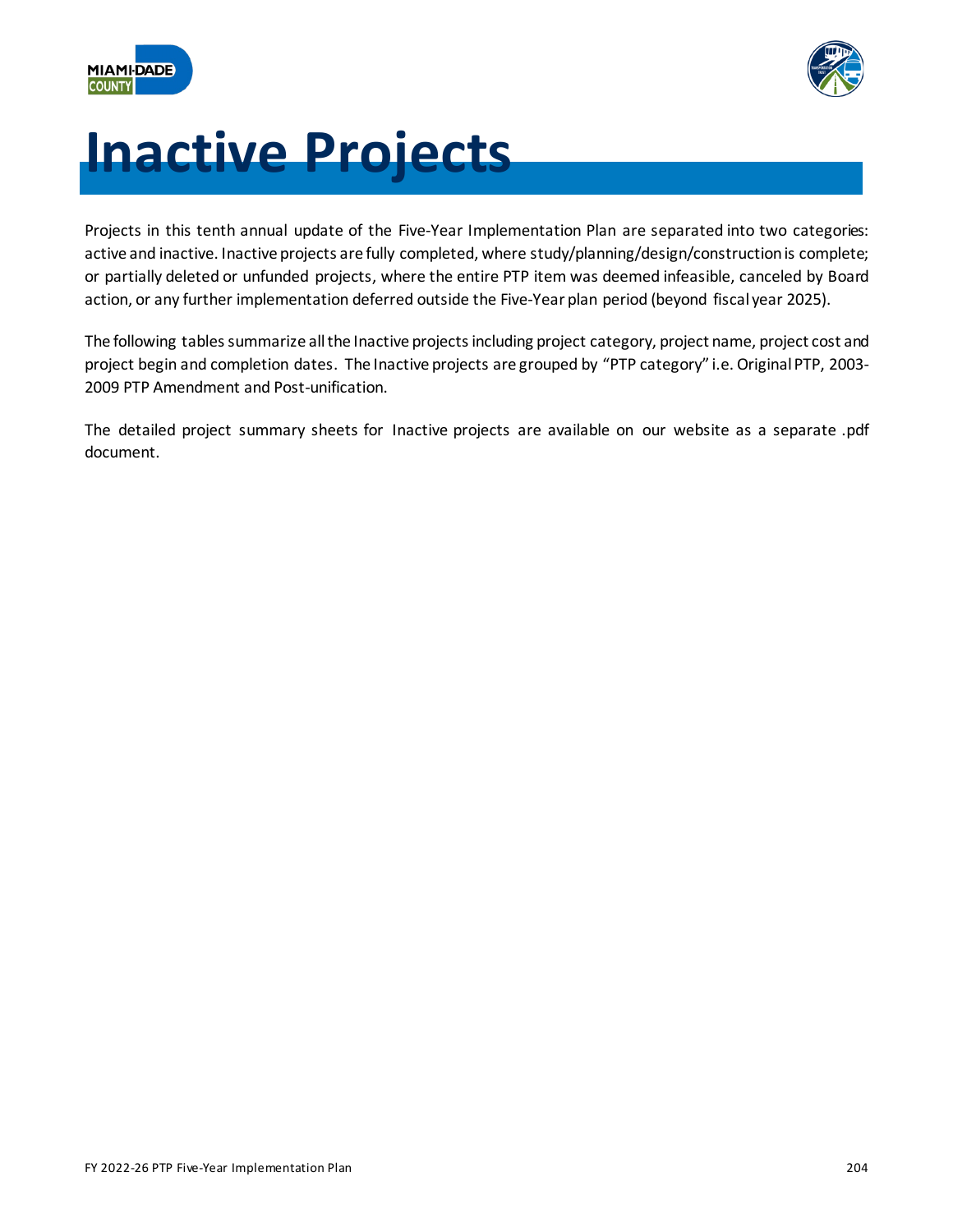| <b>Responsible Department</b> | <b>Project Category</b>                                     | <b>Project Name</b>                                                                                                             | Original*<br><b>Baseline PTP Cost</b><br><b>Estimates</b> | <b>PTP</b><br>Increase or<br><b>Decrease</b> | <b>Revised PTP</b><br><b>Cost Estimates</b><br>as of 9/30/2020 | <b>Actual PTP</b><br><b>Expenditures</b><br>through<br>9/30/2020 | <b>Estimated Remaining</b><br><b>PTP Balance</b> | <b>Baseline Completion Date</b> | <b>Revised Completion Date</b> |
|-------------------------------|-------------------------------------------------------------|---------------------------------------------------------------------------------------------------------------------------------|-----------------------------------------------------------|----------------------------------------------|----------------------------------------------------------------|------------------------------------------------------------------|--------------------------------------------------|---------------------------------|--------------------------------|
|                               |                                                             |                                                                                                                                 |                                                           | PTP Category: Original Exhibit I             |                                                                |                                                                  |                                                  |                                 |                                |
| Transit                       | <b>Bus Service</b><br>Improvements                          | Adds mid-day, Saturday & Sunday services within 30 days                                                                         | Unavailable                                               |                                              | Unavailable                                                    | On-going                                                         | Complete                                         | Unavailable                     | Unavailable                    |
| Transit                       | <b>Bus Service</b><br>Improvements                          | Metromover Tracker                                                                                                              | Unavailable                                               |                                              | Unavailable                                                    | Unavailable                                                      | Complete                                         | Unavailable                     | Unavailable                    |
| Transit                       | <b>Bus Service</b><br>Improvements                          | Discontinue overnight Rail and Mover service                                                                                    | Unavailable                                               |                                              | Unavailable                                                    |                                                                  | Complete                                         | Unavailable                     | May-03                         |
| Transit                       | <b>Bus Service</b><br>Improvements                          | mplement the December 7, 2003 bus service improvement<br>lineup, 3-year service improvement plan                                | Unavailable                                               | $\sim$                                       | Unavailable                                                    | \$1,100,000                                                      | Complete                                         | Unavailable                     | January-04                     |
| Transit                       | Rapid Transit<br>Improvements                               | Earlington Heights/Airport Connector (AirportLink - now<br>Orange Line)                                                         | \$207,000,000                                             | \$187,382,662                                | \$394,382,662                                                  | \$394,382,662                                                    | Complete                                         | Unavailable                     | May-15                         |
| Transit                       | <b>Bus Service and Rapid</b><br><b>Transit Improvements</b> | Patriot Pass (Implementation)                                                                                                   | Unavailable                                               |                                              | Unavailable                                                    |                                                                  | Implementation<br>Complete                       | Unavailable                     | December-03                    |
| Public Works                  | Major HighWay and<br>Roadway Improvements                   | Construct Major Ingress/Egress Improvements in Downtown<br>Miami, from SW 8 Street to SW 1 Avenue                               | \$1,000,000                                               | $-$497,000$                                  | \$503,000                                                      | \$503,000                                                        | Complete                                         | N/A                             | N/A                            |
| <b>Public Works</b>           | Major HighWay and<br>Roadway Improvements                   | Supplement funding to widen NW 62 Avenue, from NW 105<br>Street to NW 138 Street. (Also appears in Board Requested<br>Projects) | Unavailable                                               |                                              | \$3,110,000                                                    | \$3,110,000                                                      | Complete                                         | Unavailable                     | Unavailable                    |
| <b>Public Works</b>           | Major HighWay and<br>Roadway Improvement                    | Complete construction of NW 87 Avenue between NW 154<br>St and Miami Gardens Drive (NW 186 St)                                  | \$14,565,000                                              | $-$41,000$                                   | \$14,524,000                                                   | \$14,524,000                                                     | Complete                                         | December-13                     | September-18                   |
| Public Works                  | Neighborhood<br>Improvements                                | <b>ADA Sidewalks</b>                                                                                                            | \$4,000,000                                               |                                              | \$4,000,000                                                    | \$4,000,000                                                      | Complete                                         | Unavailable                     | Unavailable                    |
| <b>Public Works</b>           | Major Roadway &<br>Neighborhood<br>Improvements             | NW 22 Avenue (NW 135 Street to SR 9)                                                                                            | Unavailable                                               |                                              | \$293,000                                                      | \$293,000                                                        | Complete                                         | Unavailable                     | Unavailable                    |
| Public Works                  | Major Roadway &<br>Neighborhood<br>Improvements             | Roads with poor to fair pavement conditions: Sections 5-52-<br>41, 8-52-41, 9-52-41, 14-52-41, 16-52-41 and 18-52-41            | Unavailable                                               |                                              | \$5,889,000                                                    | \$5,889,000                                                      | Complete                                         | Unavailable                     | Unavailable                    |
| <b>Public Works</b>           | Major Roadway &<br>Neighborhood<br>Improvements             | NW 22 Avenue (NW 135 St to NW 62 St)                                                                                            | Unavailable                                               |                                              | \$1,468,000                                                    | \$1,468,000                                                      | Complete                                         | Unavailable                     | Unavailable                    |
| Public Works                  | Major Roadway &<br>Neighborhood<br>Improvements             | Roads with poor to fair pavement conditions, Sections 27-54-<br>40, 28-54-40 and 29-54-40                                       | Unavailable                                               |                                              | \$2,551,000                                                    | \$2,551,000                                                      | Complete                                         | Unavailable                     | Unavailable                    |
| <b>Public Works</b>           | Major Roadway &<br>Neighborhood<br>Improvements             | NW 62 Street (NW 37 Avenue to I-95)                                                                                             | Unavailable                                               |                                              | \$2,582,000                                                    | \$2,582,000                                                      | Complete                                         | Unavailable                     | Unavailable                    |
| Public Works                  | Major Roadway &<br>Neighborhood<br>Improvements             | NW 7 Street (NW 72 Avenue to NW 37 Ave)                                                                                         | Unavailable                                               |                                              | \$2,524,000                                                    | \$2,524,000                                                      | Complete                                         | Unavailable                     | Unavailable                    |
| <b>Public Works</b>           | Major Roadway &<br>Neighborhood<br>Improvements             | SW 62 Avenue (SW 24 Street to NW 7 Street) Street<br>mprovements                                                                | \$9,979,000                                               | \$228,000                                    | \$10,207,000                                                   | \$10,207,000                                                     | Complete                                         | Unavailable                     | September-11                   |
| Public Works                  | Major Roadway &<br>Neighborhood<br>Improvements             | NW 82 Avenue/NW 8 Street (NW 7 to 10 Street/NW 87 to 79<br>Avenue)                                                              | Unavailable                                               |                                              | \$1,715,000                                                    | \$1,715,000                                                      | Complete                                         | Unavailable                     | Unavailable                    |
| <b>Public Works</b>           | Major Roadway &<br>Neighborhood<br>Improvements             | SW 72 Avenue (SW 40 Street to SW 20 St)                                                                                         | Unavailable                                               |                                              | \$1,996,000                                                    | \$1,996,000                                                      | Complete                                         | Unavailable                     | Unavailable                    |
| Public Works                  | Major Roadway &<br>Neighborhood<br>Improvements             | Miami Gardens Drive Connector (U.S. 1 to William Lehman<br>Causeway)                                                            | Unavailable                                               |                                              | \$1,281,000                                                    | \$1,281,000                                                      | Complete                                         | Unavailable                     | Unavailable                    |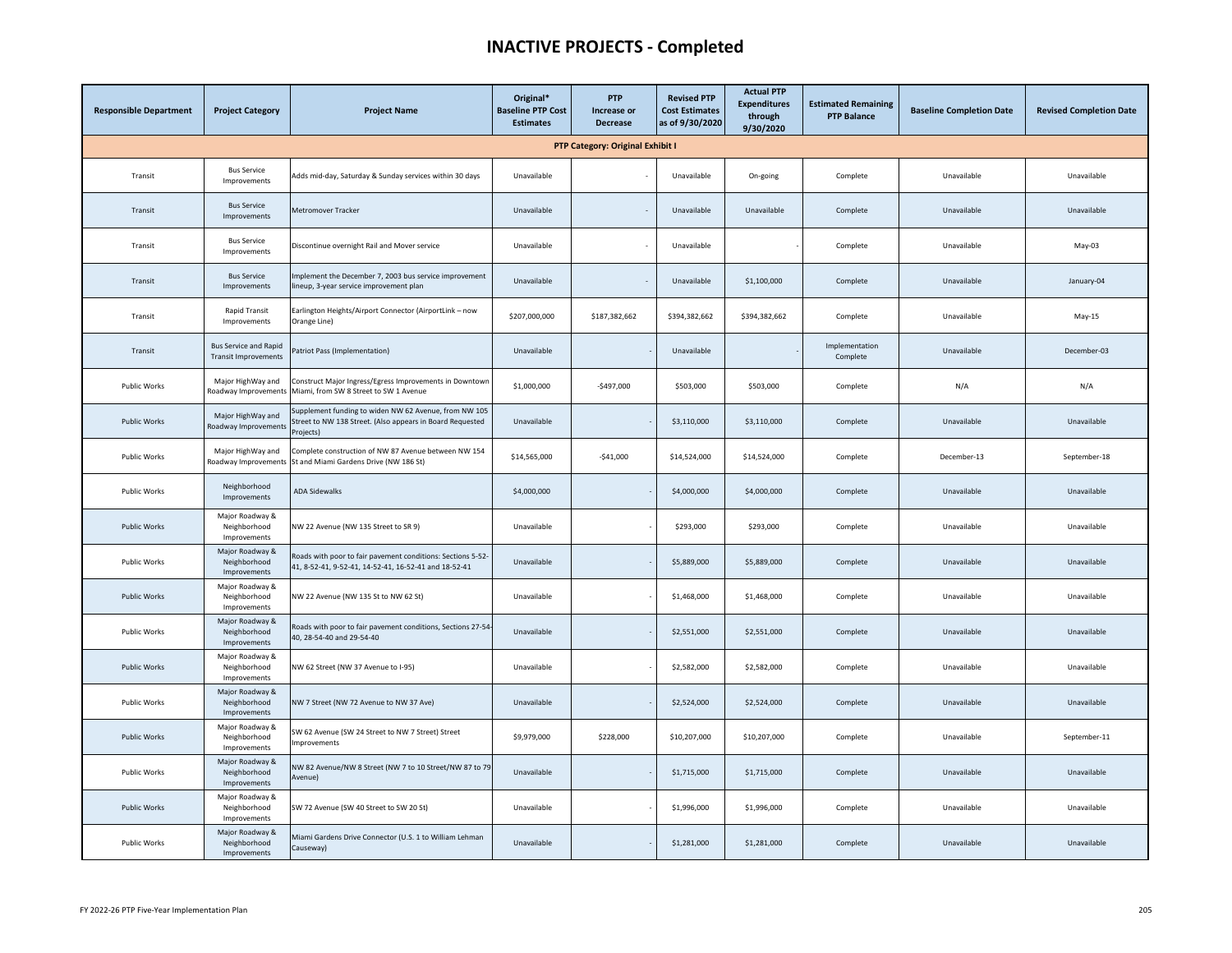| <b>Responsible Department</b> | <b>Project Category</b>                         | <b>Project Name</b>                                                                                                           | Original*<br><b>Baseline PTP Cost</b><br><b>Estimates</b> | <b>PTP</b><br>Increase or<br><b>Decrease</b> | <b>Revised PTP</b><br><b>Cost Estimates</b><br>as of 9/30/2020 | <b>Actual PTP</b><br><b>Expenditures</b><br>through<br>9/30/2020 | <b>Estimated Remaining</b><br><b>PTP Balance</b> | <b>Baseline Completion Date</b> | <b>Revised Completion Date</b> |
|-------------------------------|-------------------------------------------------|-------------------------------------------------------------------------------------------------------------------------------|-----------------------------------------------------------|----------------------------------------------|----------------------------------------------------------------|------------------------------------------------------------------|--------------------------------------------------|---------------------------------|--------------------------------|
| <b>Public Works</b>           | Major Roadway &<br>Neighborhood<br>Improvements | SW 157 Avenue (SW 184 Street to SW 152 Street), New Four<br>Lane Road                                                         | \$8,500,000                                               | \$144,000                                    | \$8,644,000                                                    | \$8,644,000                                                      | Complete                                         | Unavailable                     | March-16                       |
| Public Works                  | Major Roadway &<br>Neighborhood<br>Improvements | SW 157 Avenue, SW 152 Street to SW 112 Street, New 4<br>Lane Road                                                             | Unavailable                                               |                                              | \$14,380,000                                                   | \$14,380,000                                                     | Complete                                         | Unavailable                     | October-10                     |
| <b>Public Works</b>           | Major Roadway &<br>Neighborhood<br>Improvements | New Access to Country Walk (SW 143 Terr from Railroad<br>Tracks to SW 136 Street)                                             | Unavailable                                               |                                              | \$1,529,000                                                    | \$1,529,000                                                      | Complete                                         | Unavailable                     | October-09                     |
| Public Works                  | Major Roadway &<br>Neighborhood<br>Improvements | SW 160 Street (SW 147 Ave to SW 137 Ave)                                                                                      | Unavailable                                               |                                              | \$7,480,000                                                    | \$7,480,000                                                      | Complete                                         | Unavailable                     | October-10                     |
| <b>Public Works</b>           | Major Roadway &<br>Neighborhood<br>Improvements | NW 74 Street (HEFT to SR 826) Amendment R-531-06, New<br>Six Lane Road                                                        | \$13,794,000                                              | \$16,987,000                                 | \$30,781,000                                                   | \$30,781,000                                                     | Complete                                         | Unavailable                     | September-18                   |
| <b>Public Works</b>           | Major Roadway &<br>Neighborhood<br>Improvements | SW 97 Avenue (SW 72 Street to SW 56 Street)                                                                                   | Unavailable                                               |                                              | \$5,898,000                                                    | \$5,898,000                                                      | Complete                                         | Unavailable                     | Unavailable                    |
| <b>Public Works</b>           | Major Roadway &<br>Neighborhood<br>Improvements | SW 97 Avenue (SW 56 Street to SW 40 Street)                                                                                   | Unavailable                                               |                                              | \$4,664,000                                                    | \$4,664,000                                                      | Complete                                         | Unavailable                     | September-08                   |
| Public Works                  | Major Roadway &<br>Neighborhood<br>Improvements | Widen SW 27 Avenue (U.S. 1 to Bayshore Drive) to 3 lanes<br>from 2, 2 phases                                                  | \$14,935,000                                              | \$2,500,000                                  | \$17,435,000                                                   | \$17,435,000                                                     | Complete                                         | March-13                        | August-15                      |
| Public Works                  | Major Roadway &<br>Neighborhood<br>Improvements | SW 87 Avenue from SW 216 Street to SW 168 Street -<br>Replaced with the following two projects (PTP Amendment<br>BCC R-34-08) | \$18,899,000                                              |                                              | \$10,604,000                                                   | \$10,604,000                                                     | Complete                                         | Unavailable                     | Unavailable                    |
| <b>Public Works</b>           | Major Roadway &<br>Neighborhood<br>Improvements | SW 176 Street (U.S. 1 to SW 107 Avenue); Curbs and<br>Gutters, Traffic Operational Improvements                               | \$5,815,000                                               | $-$653,000$                                  | \$5,162,000                                                    | \$5,162,000                                                      | Complete                                         | February-15                     | September-18                   |
| Public Works                  | Major Roadway &<br>Neighborhood<br>Improvements | SW 180 Street (SW 147 Ave to SW 137 Ave)                                                                                      | Unavailable                                               |                                              | \$1,765,400                                                    | \$1,765,400                                                      | Complete                                         | Unavailable                     | Unavailable                    |
| <b>Public Works</b>           | Major Roadway &<br>Neighborhood<br>Improvements | SW 264 Street (U.S. 1 to SW 137 Avenue); Curbs and<br>Gutters, Traffic Operational Improvements                               | \$5,964,000                                               | \$110,000                                    | \$6,074,000                                                    | \$6,074,000                                                      | Complete                                         | December-13                     | September-18                   |
| <b>Public Works</b>           | Major Roadway &<br>Neighborhood<br>Improvements | SW 127 Avenue (SW 120 Street to SW 88 Street)                                                                                 | \$13,552,000                                              | $-$182,000$                                  | \$13,370,000                                                   | \$13,370,000                                                     | Complete                                         | Unavailable                     | Unavailable                    |
| <b>Public Works</b>           | Major Roadway &<br>Neighborhood<br>Improvements | Widen SW 136 Street (SW 152 Avenue to Florida Turnpike<br>SR 874)                                                             | Unavailable                                               |                                              | \$6,410,000                                                    | \$6,410,000                                                      | Complete                                         | Unavailable                     | Unavailable                    |
| Public Works                  | Major Roadway &<br>Neighborhood<br>Improvements | NW 97 Avenue(NW 41 Street to NW 25 Street)                                                                                    | \$5,500,000                                               | $-$5,474,000$                                | \$26,000                                                       | \$26,000                                                         | Complete                                         | Unavailable                     | Unavailable                    |
| Public Works                  | Major Roadway &<br>Neighborhood<br>Improvements | Grand Avenue (SW 37 Avenue to SW 32 Avenue)                                                                                   | Unavailable                                               |                                              | \$2,032,000                                                    | \$2,032,000                                                      | Complete                                         | Unavailable                     | Unavailable                    |
| <b>Public Works</b>           | Major Roadway &<br>Neighborhood<br>Improvements | Narrow SW 62 Avenue (SW 70 Street to SW 64 Street) from<br>5 to 2 Lanes                                                       | \$3,316,000                                               | $-$1,576,000$                                | \$1,740,000                                                    | \$1,740,000                                                      | Complete                                         | September-11                    | September-11                   |
| <b>Public Works</b>           | Major Roadway &<br>Neighborhood<br>Improvements | NW 138 Street - Bridge over Miami River Canal                                                                                 | \$6,530,000                                               | $-$2,632,000$                                | \$3,898,000                                                    | \$3,898,000                                                      | Complete                                         | March-12                        | September-12                   |
| Transit                       | <b>Bus Service</b><br>Improvements              | Paratransit/Special Transportation Services (STS) project                                                                     | Unavailable                                               |                                              | Unavailable                                                    | \$55,400,000                                                     | Complete                                         | Unavailable                     | Unavailable                    |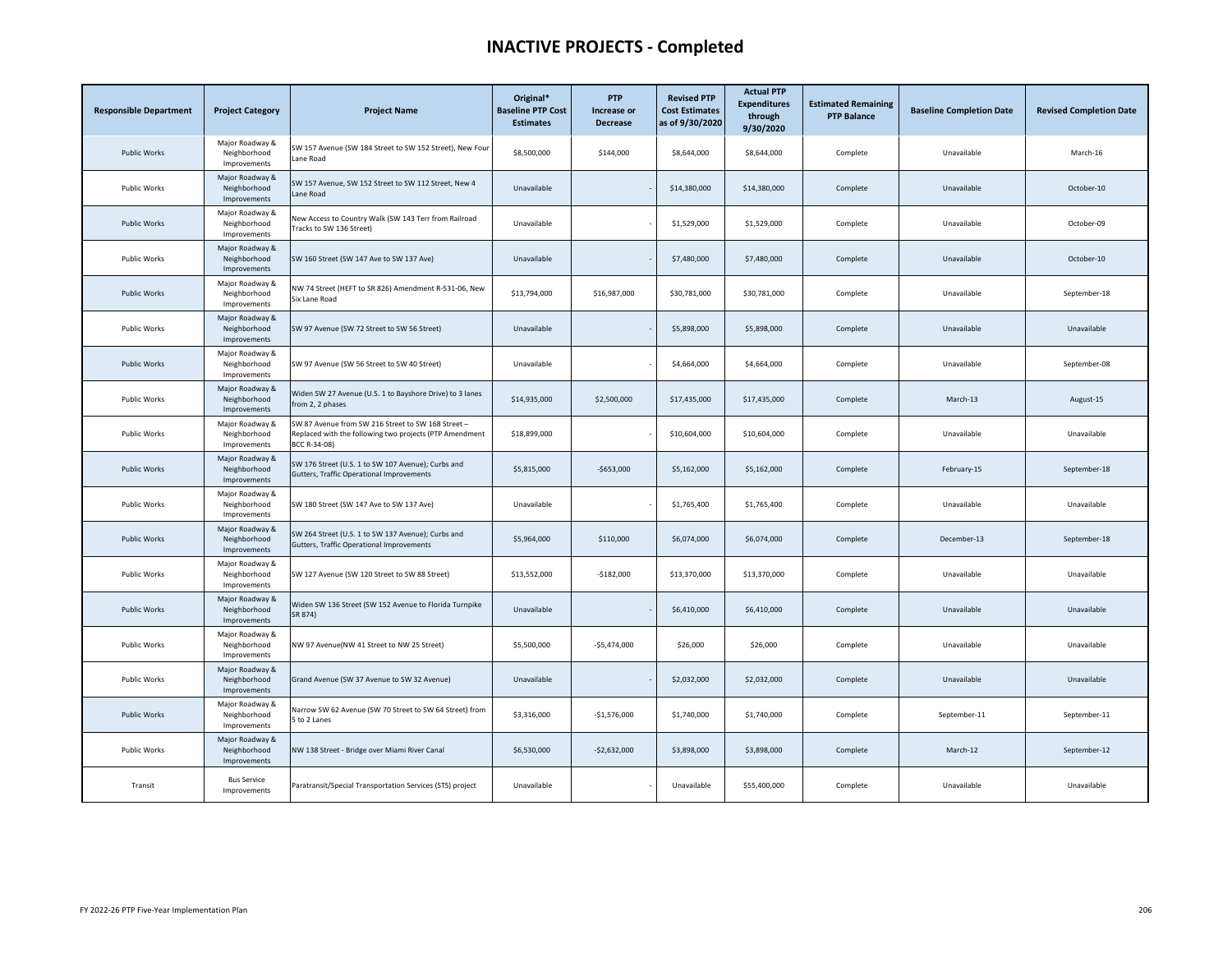| <b>Responsible Department</b>     | <b>Project Category</b>                              | <b>Project Name</b>                                                                      | Original*<br><b>Baseline PTP Cost</b><br><b>Estimates</b> | <b>PTP</b><br>Increase or<br><b>Decrease</b> | <b>Revised PTP</b><br><b>Cost Estimates</b><br>as of 9/30/2020 | <b>Actual PTP</b><br><b>Expenditures</b><br>through<br>9/30/2020 | <b>Estimated Remaining</b><br><b>PTP Balance</b> | <b>Baseline Completion Date</b> | <b>Revised Completion Date</b> |  |  |  |  |
|-----------------------------------|------------------------------------------------------|------------------------------------------------------------------------------------------|-----------------------------------------------------------|----------------------------------------------|----------------------------------------------------------------|------------------------------------------------------------------|--------------------------------------------------|---------------------------------|--------------------------------|--|--|--|--|
| PTP Category: 2003-2009 Amendment |                                                      |                                                                                          |                                                           |                                              |                                                                |                                                                  |                                                  |                                 |                                |  |  |  |  |
| Transit                           | <b>Bus Service</b><br>Improvements                   | <b>Bus Preventive Maintenance</b>                                                        | \$2,164,000                                               |                                              | Unavailable                                                    |                                                                  | PTP Complete<br>FTA Grant 5307 Funded            | On-going                        | On-going                       |  |  |  |  |
| Transit                           | <b>Bus Service</b><br>Improvements                   | Five-year bus service improvement plan                                                   | Unavailable                                               |                                              | Unavailable                                                    |                                                                  | Complete                                         | Unavailable                     | Unavailable                    |  |  |  |  |
| Transit                           | Major Roadway &<br>Neighborhood<br>Improvements      | Exhibit 1 categories related to PWD (now PWWM): Two-Year<br>Plan for FY 2004 & FY 2005   | Unavailable                                               |                                              | Unavailable                                                    | \$77,300,000                                                     | Complete                                         | September-14                    | Unavailable                    |  |  |  |  |
| Transit                           | <b>Bus Service</b><br>Improvements                   | Additional Bus Garages (3 existing garages sufficient for<br>current fleet of 817 buses) | \$44,000,000                                              | $-$7,165,000$                                | \$36,835,000                                                   | \$36,835,000                                                     | Complete                                         | Unavailable                     | Unavailable                    |  |  |  |  |
| Transit                           | Rapid Transit<br>Improvements                        | Replace Piston Lifts                                                                     | \$1,000,000                                               | $-$1,000,000$                                |                                                                |                                                                  | <b>OPERATING FUNDS /</b><br>Complete             | Unavailable                     | September-09                   |  |  |  |  |
| Transit                           | Rapid Transit<br>Improvements                        | Metromover Rehabilitation/Refurbishment (Phases I and II)                                | \$15,400,000                                              | \$54,900,000                                 | \$70,300,000                                                   | \$70,300,000                                                     | Complete                                         | Unavailable                     | September-12                   |  |  |  |  |
| Transit                           | Rapid Transit<br>Improvements                        | <b>Station Refurbishments</b>                                                            | \$12,000,000                                              | \$200,000                                    | \$12,200,000                                                   | \$12,200,000                                                     | Complete                                         | Unavailable                     | September-07                   |  |  |  |  |
| Transit                           | Rapid Transit<br>Improvements                        | <b>Paint Facilities</b>                                                                  | \$4,061,000                                               | $-$1,098,115$                                | \$2,962,885                                                    | \$2,962,885                                                      | Complete                                         | Unavailable                     | Unavailable                    |  |  |  |  |
| Transit                           | <b>Rapid Transit</b><br>Improvements                 | <b>Elevators Replacement</b>                                                             | \$2,930,000                                               | $-5633,715$                                  | \$2,296,285                                                    | \$2,296,285                                                      | Complete                                         | Unavailable                     | Unavailable                    |  |  |  |  |
| Transit                           | Rapid Transit<br>Improvements                        | Track and Guideway Rehab Subset - Palmetto Yard Road<br>Crossing & Mainline Replacement  | \$2,700,000                                               | $-$597,000$                                  | \$2,103,000                                                    | \$2,103,000                                                      | Complete                                         | 2011                            | 2011                           |  |  |  |  |
| Transit                           | Rapid Transit<br>Improvements                        | Track and Guideway Rehab Subset - Mainline Miter Joint<br>Replacement                    | Unavailable                                               |                                              | \$600,000                                                      | \$600,000                                                        | Complete                                         | Unavailable                     | Unavailable                    |  |  |  |  |
| Transit                           | Rapid Transit<br>Improvements                        | Upgrade Illumination                                                                     | \$2,982,000                                               | $-$1,526,735$                                | \$1,455,265                                                    | \$1,455,265                                                      | Complete                                         | Unavailable                     |                                |  |  |  |  |
| Transit                           | <b>Bus Service and Rapid</b><br>Transit Improvements | Public education campaign by GIC                                                         | Unavailable                                               |                                              | Unavailable                                                    | \$350,000                                                        | Complete                                         | Unavailable                     | September-07                   |  |  |  |  |
| Transit                           | Rapid Transit<br>Improvements                        | Replace Rail Vehicle Wash                                                                | \$1,000,000                                               | $-$850,000$                                  | \$150,000                                                      | \$150,000                                                        | Complete                                         | Unavailable                     | Unavailable                    |  |  |  |  |
| Transit                           | <b>Rapid Transit</b><br>Improvements                 | Metromover Station Canopies and Escalator Replacement                                    | \$4,686,000                                               |                                              | Unavailable                                                    | \$3,680,000                                                      | Unfunded /Partially<br>Complete                  | Unavailable                     | Unavailable                    |  |  |  |  |
| Transit                           | Rapid Transit<br>Improvements                        | Rail F & G Inspections                                                                   | \$2,700,000                                               |                                              | \$2,933,341                                                    | \$2,933,341                                                      | Complete                                         | Unavailable                     | Unavailable                    |  |  |  |  |
| Transit                           | Rapid Transit<br>Improvements                        | Lehman Yard Rehabilitation and Expansion Phase 1                                         | \$8,713,000                                               | \$3,804,000                                  | \$12,517,000                                                   | \$12,147,000                                                     |                                                  | April-13                        | September-18                   |  |  |  |  |
| Transit                           | Rapid Transit<br>Improvements                        | Palmetto Station Traction Power Substation                                               | \$802,000                                                 | $-$802,000$                                  | $\sim$                                                         |                                                                  | Complete                                         | January-13                      | June-14                        |  |  |  |  |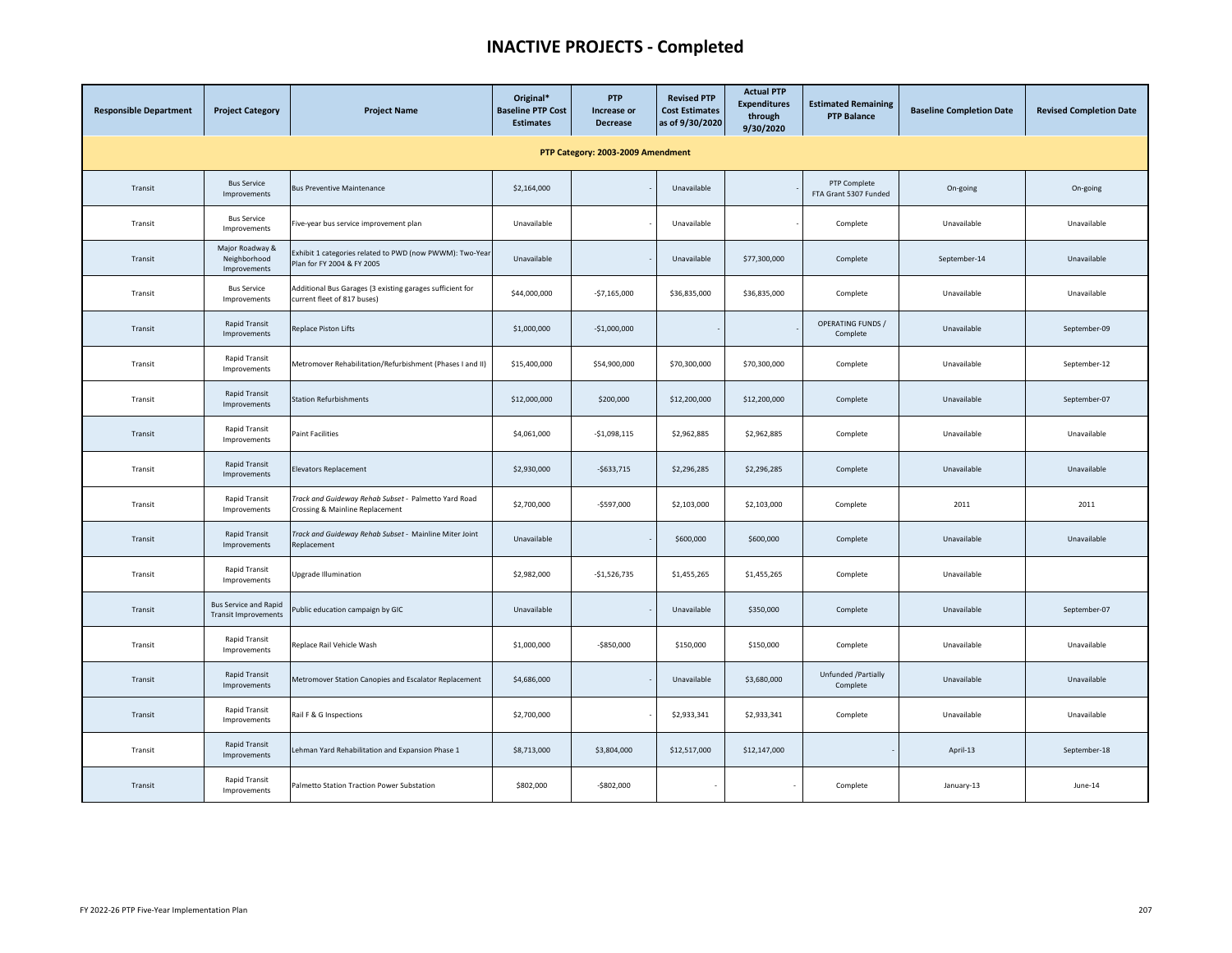| <b>Responsible Department</b>                  | <b>Project Category</b>              | <b>Project Name</b>                                                             | Original*<br><b>Baseline PTP Cost</b><br><b>Estimates</b> | <b>PTP</b><br>Increase or<br><b>Decrease</b> | <b>Revised PTP</b><br><b>Cost Estimates</b><br>as of 9/30/2020 | <b>Actual PTP</b><br><b>Expenditures</b><br>through<br>9/30/2020 | <b>Estimated Remaining</b><br><b>PTP Balance</b> | <b>Baseline Completion Date</b> | <b>Revised Completion Date</b> |  |  |  |
|------------------------------------------------|--------------------------------------|---------------------------------------------------------------------------------|-----------------------------------------------------------|----------------------------------------------|----------------------------------------------------------------|------------------------------------------------------------------|--------------------------------------------------|---------------------------------|--------------------------------|--|--|--|
| PTP Category: 2009 and Beyond Post Unification |                                      |                                                                                 |                                                           |                                              |                                                                |                                                                  |                                                  |                                 |                                |  |  |  |
| Transit                                        | <b>Bus Service</b><br>Improvements   | Park-and-Ride Facility at Southwest 168 Street and<br><b>Transitway Phase I</b> | \$4,290,000                                               | \$210,000                                    | \$4,500,000                                                    | \$0                                                              | \$4,398,000                                      |                                 | September-23                   |  |  |  |
| Transit                                        | <b>Bus Service</b><br>Improvements   | Park-and-Ride Lot Kendall Drive (at SW 127 Ave)                                 | Unavailable                                               | \$0                                          | \$102,000                                                      | \$0                                                              | \$22,000                                         | September-18                    | September-18                   |  |  |  |
| Transit                                        | <b>Bus Service</b><br>Improvements   | Park-and-Ride South Dade Transitway and SW 112 <sup>th</sup> Avenue             | \$3,708,000                                               | \$3,247,000                                  | \$6,955,000                                                    | \$3,515,000                                                      | \$3,232,000<br>Phase I complete                  | September-18                    | September-22                   |  |  |  |
| Transit                                        | <b>Bus Service</b><br>Improvements   | NW 215 <sup>th</sup> Street parcel purchase                                     | Unavailable                                               |                                              | \$5,063,738                                                    | \$5,063,738                                                      | Complete                                         | Unavailable                     | Unavailable                    |  |  |  |
| Transit                                        | <b>Rapid Transit</b><br>Improvements | Fire Alarm Installation at Rail Stations (IRP)                                  | \$3,000,000                                               | $-$76,000$                                   | \$2,924,000                                                    | \$2,924,000                                                      | Complete                                         | FY 2017                         | January-17                     |  |  |  |
| Transit                                        | <b>Rapid Transit</b><br>Improvements | Data Transmission Replacement (IRP)                                             | \$93,000                                                  | $-$29,000$                                   | \$64,000                                                       | \$64,000                                                         | Complete                                         | Unavailable                     | Unavailable                    |  |  |  |
| Transit                                        | <b>Rapid Transit</b><br>Improvements | Traction Power Switchgear Upgrade - Phase 1                                     | Unavailable                                               |                                              | \$1,921,999                                                    | \$1,920,784                                                      | Complete                                         | Unavailable                     | April-16                       |  |  |  |
| Transit                                        | <b>Rapid Transit</b><br>Improvements | Traction Power Switchgear Upgrade - Phase 2                                     | Unavailable                                               | $\sim$                                       | \$2,136,192                                                    | \$2,136,192                                                      | Complete                                         | Unavailable                     | October-19                     |  |  |  |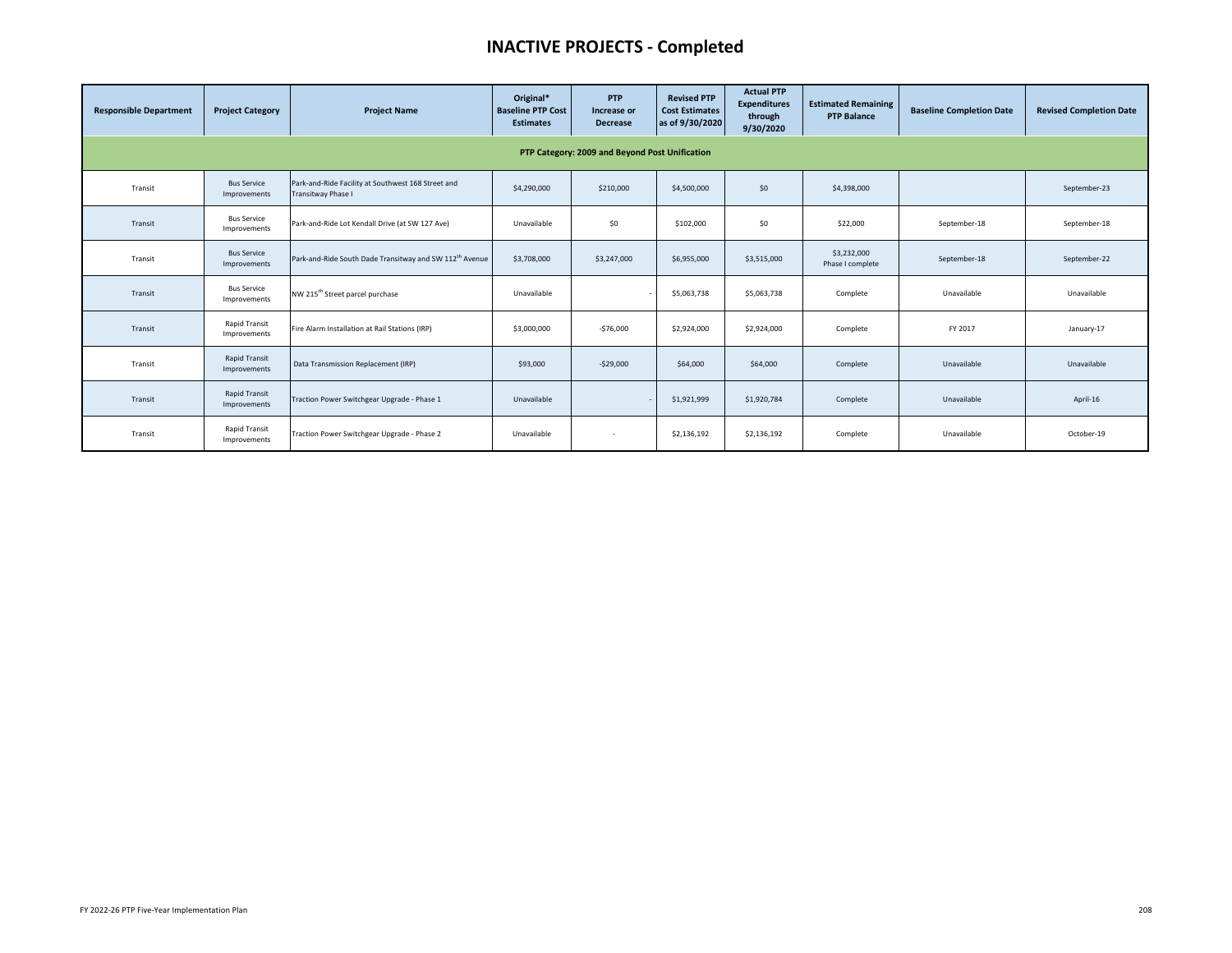# **INACTIVE PROJECTS - Other**

| <b>Responsible Department</b> | <b>Project Category</b>                         | <b>Project Name</b>                                                                                                                              | Original*<br><b>Baseline PTP Cost</b><br><b>Estimates</b> | <b>PTP</b><br><b>Increase or Decrease</b> | <b>Revised PTP</b><br><b>Cost Estimates</b> | <b>Actual PTP</b><br><b>Expenditures</b><br>as of 9/30/2020 through 9/30/2020 | <b>Baseline Completion Date</b> | <b>Revised Completion Date</b> |  |  |  |  |
|-------------------------------|-------------------------------------------------|--------------------------------------------------------------------------------------------------------------------------------------------------|-----------------------------------------------------------|-------------------------------------------|---------------------------------------------|-------------------------------------------------------------------------------|---------------------------------|--------------------------------|--|--|--|--|
|                               | PTP Category: Original Exhibit I                |                                                                                                                                                  |                                                           |                                           |                                             |                                                                               |                                 |                                |  |  |  |  |
| Transit                       | <b>Bus Service</b><br>Improvements              | Provides 15 minutes or better bus service during rush hour;<br>30 minutes or better during other periods; 24 hours in<br>certain major corridors | \$90,000,000.00                                           |                                           | Unavailable                                 | On-going                                                                      | On-going                        | On-going                       |  |  |  |  |
| Transit                       | <b>Bus Service</b><br>Improvements              | Expand transit public information program through<br>enhanced marketing                                                                          | Unavailable                                               |                                           | Unavailable                                 | On-going                                                                      | On-going                        | On-going                       |  |  |  |  |
| Transit                       | <b>Bus Service</b><br>Improvements              | Construct bus pull-out bays                                                                                                                      | Unavailable                                               |                                           | \$5,536,000                                 | \$1,286,000                                                                   | Unavailable                     | Unavailable                    |  |  |  |  |
| Transit                       | <b>Bus Service</b><br>Improvements              | mplement grid system for bus service                                                                                                             | SEE SERI 1 and 2<br>Recommendations                       |                                           |                                             | SEE SERI 1 and 2<br>Recommendations                                           | Unavailable                     | Unavailable                    |  |  |  |  |
| Transit                       | <b>Bus Service</b><br>Improvements              | Metrorail and Metromover 24 hour service discontinued and<br>replaced by overnight Metrobus service per PTP Amendment                            | Unavailable                                               |                                           | Unavailable                                 | On-going                                                                      | On-going                        | On-going                       |  |  |  |  |
| Transit                       | Rapid Transit<br>Improvements                   | North Corridor - Heavy Rail                                                                                                                      | \$555,000,000                                             |                                           | See SMART Plan                              | \$49,919,063                                                                  | December-25                     |                                |  |  |  |  |
| Transit                       | <b>Rapid Transit</b><br>Improvements            | East-West Corridor -Heavy Rail                                                                                                                   | \$2,789,000,000                                           | $-52,789,000,000$                         |                                             | \$16,686,490                                                                  | December-25                     | $\overline{\phantom{a}}$       |  |  |  |  |
| Transit                       | <b>Rapid Transit</b><br>Improvements            | Baylink - Now known as Beach Corridor                                                                                                            | \$510,000,000                                             |                                           | See SMART Plan                              |                                                                               | December-25                     |                                |  |  |  |  |
| Transit                       | Rapid Transit<br>Improvements                   | Kendall Corridor                                                                                                                                 | \$877,000,000                                             |                                           | See SMART Plan                              | \$880,493                                                                     | December-25                     |                                |  |  |  |  |
| Transit                       | <b>Rapid Transit</b><br>Improvements            | Northeast Corridor                                                                                                                               | \$795,000,000                                             |                                           | See SMART Plan                              | \$44,936                                                                      | December-25                     |                                |  |  |  |  |
| Transit                       | <b>Rapid Transit</b><br>Improvements            | Douglas Road Corridor                                                                                                                            | \$280,000,000                                             |                                           | See SMART Plan                              | \$4,596                                                                       | December-25                     |                                |  |  |  |  |
| Transit                       | Rapid Transit<br>Improvements                   | Rail to Florida City (Full build out rail/ exclusive bus lanes)                                                                                  | \$946,000,000                                             | -\$932,722,000                            | \$13,278,000                                | \$13,308,211                                                                  | December-25                     |                                |  |  |  |  |
| Public Works                  | Major HighWay and<br>Roadway Improvements       | Create viable reverse flow lanes on major thoroughfares                                                                                          | Unavailable                                               | $\overline{\phantom{a}}$                  | \$660,000                                   | \$660,000                                                                     | December-13                     | Unavailable                    |  |  |  |  |
| Public Works                  | Major HighWay and<br>Roadway Improvements       | Funds grade separation of intersections where appropriate<br>countywide                                                                          | \$111,500,000                                             |                                           | \$111,500,000                               | \$182,000                                                                     | December-13                     | Unavailable                    |  |  |  |  |
| <b>Public Works</b>           | Major HighWay and<br>Roadway Improvements       | Accelerate approved safety enhancements and lane<br>improvements for Krome Avenue.                                                               |                                                           | $\overline{\phantom{a}}$                  |                                             |                                                                               | December-13                     |                                |  |  |  |  |
| Public Works                  | Major HighWay and<br>Roadway Improvements       | Fund the preliminary Engineering and Design study of I-395                                                                                       |                                                           |                                           |                                             |                                                                               | December-13                     |                                |  |  |  |  |
| Transit                       | Neighborhood<br>Improvements                    | Transitway ADA Improvements                                                                                                                      | N/A                                                       | N/A                                       | N/A                                         |                                                                               | December-13                     |                                |  |  |  |  |
| <b>Public Works</b>           | Major Roadway &<br>Neighborhood<br>Improvements | South Bay Shore Drive (Darwin to Mercy Way) - Resurfacing<br>and Median Improvements                                                             | \$514,000                                                 |                                           | \$514,000                                   | \$187,000                                                                     | Unavailable                     | Unavailable                    |  |  |  |  |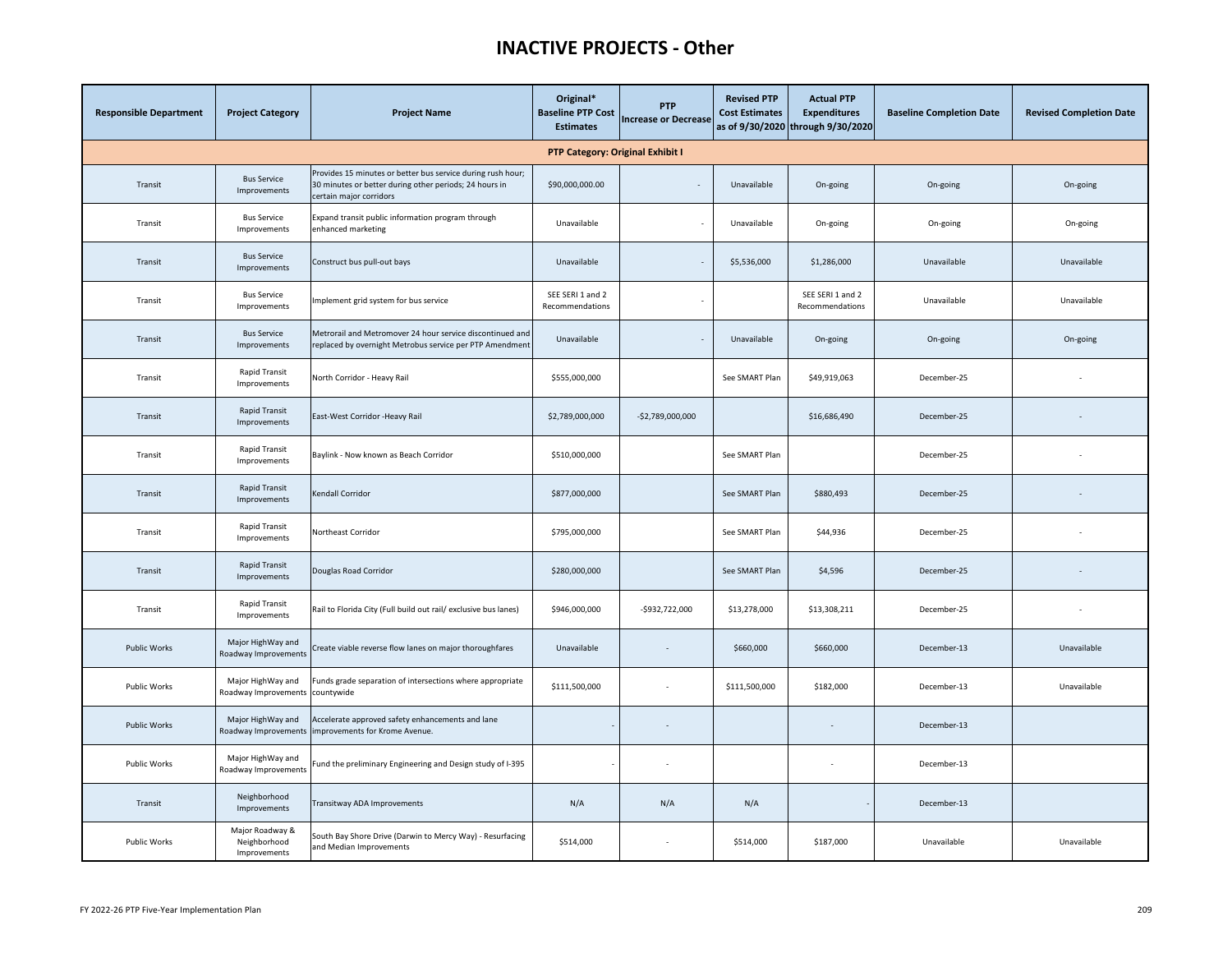### **INACTIVE PROJECTS - Other**

| <b>Responsible Department</b>     | <b>Project Category</b>                         | <b>Project Name</b>                                                                                            | Original*<br><b>Baseline PTP Cost</b><br><b>Estimates</b> | <b>PTP</b><br><b>Increase or Decrease</b> | <b>Revised PTP</b><br><b>Cost Estimates</b> | <b>Actual PTP</b><br><b>Expenditures</b><br>as of 9/30/2020 through 9/30/2020 | <b>Baseline Completion Date</b> | <b>Revised Completion Date</b> |  |  |  |
|-----------------------------------|-------------------------------------------------|----------------------------------------------------------------------------------------------------------------|-----------------------------------------------------------|-------------------------------------------|---------------------------------------------|-------------------------------------------------------------------------------|---------------------------------|--------------------------------|--|--|--|
| <b>Public Works</b>               | Major Roadway &<br>Neighborhood<br>Improvements | SW 312 Street (SW 187 Ave to SW177 Ave) - Widen to 5<br>Lanes                                                  | \$6,699,000                                               | $-53,245,000$                             | \$3,454,000                                 | $\overline{\phantom{a}}$                                                      | Unavailable                     | Unavailable                    |  |  |  |
| <b>Public Works</b>               | Major Roadway &<br>Neighborhood<br>Improvements | SW 120 Street (SW 137 Avenue to SW 117 Avenue)                                                                 | Unavailable                                               |                                           | Unavailable                                 | \$38,000                                                                      | Unavailable                     | Unavailable                    |  |  |  |
| <b>Public Works</b>               | Major Roadway &<br>Neighborhood<br>Improvements | NW 170 Street (NW 87 to 77 Avenues)                                                                            | Unavailable                                               |                                           | Unavailable                                 |                                                                               | Unavailable                     | Unavailable                    |  |  |  |
| <b>Public Works</b>               | Major Roadway &<br>Neighborhood<br>Improvements | Toll Plaza Diesel Tank Removal Project (duplicate Budget<br>book entry of SW 312 <sup>th</sup> Street Project) |                                                           |                                           | ä,                                          |                                                                               |                                 |                                |  |  |  |
| PTP Category: 2003-2009 Amendment |                                                 |                                                                                                                |                                                           |                                           |                                             |                                                                               |                                 |                                |  |  |  |
| Transit                           | <b>Bus Service</b><br>Improvements              | Replace Hydraulic Lifts                                                                                        | \$1,837,000                                               |                                           | Unavailable                                 | \$530,670                                                                     | Unavailable                     | Unavailable                    |  |  |  |
| Transit                           | <b>Bus Service</b><br>Improvements              | Bus Wash and Vacuum Replacement at the Northeast,<br>Central, Coral Way and Mover Facilities                   | \$4,619,000                                               | \$983,928                                 | \$5,602,928                                 | \$5,602,928                                                                   | Unavailable                     | Unavailable                    |  |  |  |
| Transit                           | Rapid Transit<br>Improvements                   | <b>Test Track for Metrorail</b>                                                                                | \$4,000,000                                               | \$14,287,000                              | \$18,287,000                                | \$18,206,000                                                                  | January-13                      | September-19                   |  |  |  |
| Transit                           | Rapid Transit<br>Improvements                   | <b>Guideway Painting</b>                                                                                       | \$5,500,000                                               | \$11,900,000                              | \$17,400,000                                | $\overline{\phantom{a}}$                                                      | Unavailable                     | N/A                            |  |  |  |
| Transit                           | Rapid Transit<br>Improvements                   | <b>Metrorail Piers Grounding</b>                                                                               | \$5,250,000                                               | $\sim$                                    | Unavailable                                 | $\overline{\phantom{a}}$                                                      | Unavailable                     | Unavailable                    |  |  |  |
| Transit                           | <b>Rapid Transit</b><br>Improvements            | <b>Facilities Roof Project</b>                                                                                 | \$6,484,000                                               | $-$5,985,035$                             | \$498,965                                   | \$498,965                                                                     | Unavailable                     | N/A                            |  |  |  |
| Transit                           | Rapid Transit<br>Improvements                   | Track and Guideway Rehabilitation Subset - Guideway<br>painting/Refurbishment                                  | \$610,000                                                 | $\overline{\phantom{a}}$                  | \$610,000                                   | $\overline{\phantom{a}}$                                                      | Unavailable                     | Unavailable                    |  |  |  |
| Transit                           | Rapid Transit<br>Improvements                   | Additional Pedestrian Overpasses (4)                                                                           | \$10,000,000                                              | $-$10,000,000$                            |                                             | $\overline{\phantom{a}}$                                                      |                                 |                                |  |  |  |
| Transit                           | <b>Rapid Transit</b><br>Improvements            | University of Miami - Pedestrian Overpass                                                                      |                                                           | $\overline{\phantom{a}}$                  | \$6,335,000                                 | \$6,335,000                                                                   |                                 |                                |  |  |  |
| Transit                           | Rapid Transit<br>Improvements                   | South Miami - Pedestrian Overpass                                                                              | ÷                                                         | $\overline{a}$                            | \$729,000                                   | \$729,000                                                                     |                                 |                                |  |  |  |
| Transit                           | Rapid Transit<br>Improvements                   | Additional Metrorail Crossovers (2)                                                                            | \$10,000,000                                              | \$90,000,000                              | \$100,000,000                               | Project Unfunded                                                              | N/A                             | N/A                            |  |  |  |